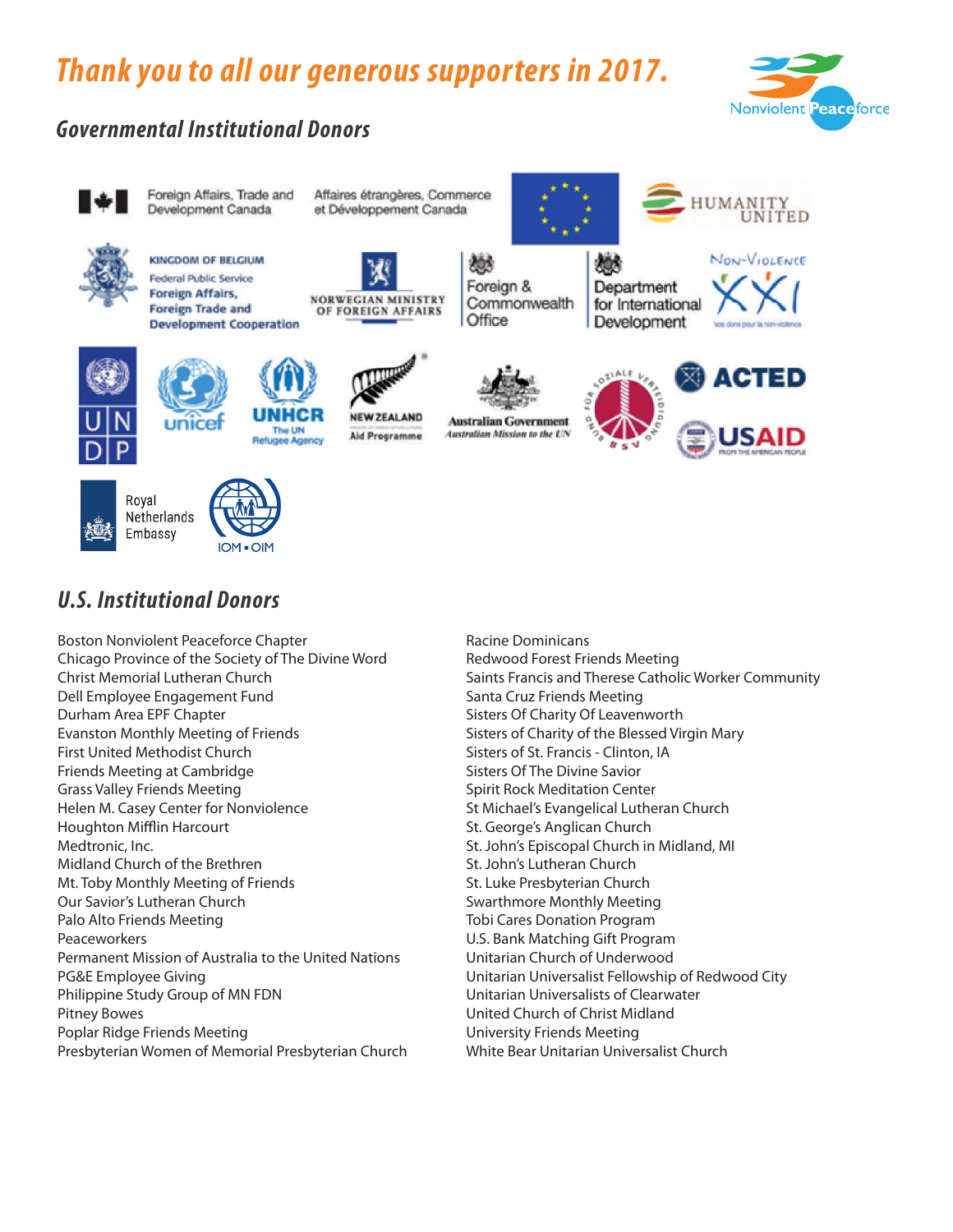#### *U.S. Foundation Donors*

#### *Gifts in honor of*

### *Gifts in memory of*

#### *Individual donors*

AmazonSmile Foundation Amherst H. Wilder Foundation - Youth Leadership Initiative Andree Wagner Peace Trust Anonymous (3) Barbara and Robert Festa Charitable Trust Fenwick Foundation Gregerson Family Fund Hahne and Okuzumi Charitable Fund Hickman Charitable Gift Fund Humanity United John P. and Eleanor R. Yackel Foundation Jubitz Family Foundation Julie E. Oswald Family Trust Melvin Moore Family Foundation Moulton-Helm Charitable Fund Nakashima Foundation for Peace NOVACT (Nova Center for Social Innovation)

Rehael Fund-Roger Hale/Nor Hall of Minneapolis Foundation Roger L. & Agnes C. Dell Charitable Trust Sacajawea Charitable Foundation Samsara Foundation Sarah and John Sommers Family Fund Smikis Foundation Spring House Charitable Fund Tan Teo Charitable Foundation The Allen Kingsriter Family Fund The Bjornson Ohana Charitable Fund The Hopewell Fund The James R. & Mary Jane Barrett Foundation The Paul and Edith Babson Foundation The Susan A. and Donald P. Babson Charitable Foundation The White Bear Lake Rotary Foundation Thiele Family Fund of the Community Foundation of Collier County

Stewart Bell by Chartis Tebbetts Cara Bissell by Alice Ritter Hunter Dalli by Amy Hansen Mel Duncan by Barbara Sadler and Minnesota Fellowship of Reconciliation Dr. Ann Frisch by Jean Inglehart Amy Hansen by Sharon Cody David Hartsough by Glen Van Lehn and Teresa Welborn Nell Hillsley by Denise D. Reilly Helen Hansen and Bob Collier Jan and Richard Dougherty Katherine Lewis, Patricia K. Blakely Rebecca and Peter Hawthorne Sally and John Cuningham and

Corrine McCarthy K. McCarthy and T. Arbisi by Lauren Arbisi Mary Mersereau-Kempf and Judy Timmons by Roberta Bush Lydia Murphy by Karen A. Thompson and Robert L. Perry Murielle Napoleon by Mary Beth Yarrow Jan Passion by Marjorie and Richard Ettlinger Linda Sartor by Dale and Judy Sartor Susan Sexton by Ann L. Cliness Ann Warner by Debbie and Richard Bancroft and Molly Warner Paul Wellstone by Chester and Paulette Nettestad David Zimmerman and John Lineberger by Mel and Georgia Duncan

Joan Bernstein by Gilda Bettencourt and Nathan Lemkhin and Lynn Adamson Lester S. Clemens by Mary Lou Ott Knowles Dougherty by Sonja Anderson Veryl Andre Joan Delich Marilyn Cashman and

Millicent Vetsch Sarah McElroy by Andrew and Theresa Wilkinson John Sims and Patricia A. Espedal Patricia W. Highet and Teresa M. Lavender Rae and Foster Wygrant by Nancy Wygant Jack and Dorothy Reddan

Paula Aal Ronald Ackerman and Cleo A. Gorman Ethel and Wallace Ackley Catherine Adachi Caroline Adams Thomas W. Adams and Karen L. Adams Andrew Adelmann Marianne T. Adkins David Ahlfeld and Victoria Dickinson Alexander Albee and Lynn Strauss Mark Aldridge Teri Aldridge Catherine Allan and Timothy Grady Anthony Alms Pamela Alsum Eleanor Anbari Amy and David Anderson Glen Anderson John and Barb Anderson John and Johanna Anderson Marna Anderson and Jim Morgan Suzanne and Timothy Anderson Ardis Andert Susan and Haron Andima Marguerite and Budd Andrews Julie Andrus Marcia L. Angermann Joe and Rosemarie Annunziata Anonymous (28) Wanda Anstett Amy Antonucci Kathleen Anzicek and Mark Leventer Frederick Appell Rita M. Archibald Margaret J. Arny and Janice Doppler David Arond Rev. Mr. Joy and Dorothy Arthur Arlene Ash Laura R. Ault and Andrew L. Ault Beverly Babb Lyndon Back Beverly and William Bailey Noel Bailey Nancy C. Bair Don and Yumi Baker JoAnn Baker Sandy Baker Don Baldus Peggy and Donald Baldwin Jos Bamborough Debbie and Richard Bancroft Joel Barbier Claire Barker Mary Lee Barker Gregory and Yoko Barnes Bill and Kerry Barnett Kathryn A. Barnhart and John L. Mc

Carthy Carol Barreau Cedar Barstow Beth Bartlett Keith Barton Coral and Gregory Bastien Richard E. Batho Adelbert and Elsa Batica Lynn Batten Barbara L. Battin Mary Baucher Rosalie Baum Barbara and Philip Bayless Paul Bazely Brenda W. Beadenkopf Lee V. Beatty Stan Becker David and Sharon Beckman Kara Beckman and Mario Fuentes Pauline and Tom Bednarick James and Deanna Bejcek Nancy Belbas Stewart Bell Carol Bender Douglas Bender and Emma Trejo Stuart Bender Medea Benjamin on behalf of the Benjamin Fund Rita and Tom Bennett Melanie Bennett Harvey Benson Barbara Benton Peter Bergel and Alice Phalen Virginia Bergfalk William Berneking David Berrian Dale L. Berry Carl Besser and Joanne Montie Jim Best Gilda Bettencourt and Nathan Lemkhin Jonathan and Rosy Betz-Zall Anne and Don Bice Jozef Bicerano Gerald Bill Marian Birch Jeremy Bird Arlene Birt Daniel and Suzanne Bissey Gordon Black and Beverly Black Linda Black Susan Blackstone David Blair and Linda Marsella Maria Tara Blasco Lurton Blassingame L. B. Blattenberger Ruth Blattenberger Paul Bloom and Milegua Layese

Lois and Paul Bloomberg Jacqueline and Robert Blossom Amy Blumenshine and Mike Troutman Mr. Michael Bockhorni Richard Bolan and Nancy Johnston Sam and Betty Booker Nathaniel and Trina Borenstein Martha Bostian Sandra Boston Carol Bosworth Lammert and Barbara Bottema Sonia Bowe-Gutman M. Victoria Bowes Celia Bowker Diann Bowoman Stephen Boyle Timothy Braatz Patricia Bradford Alexa Bradley Vaughn Bradshaw David Brandau John Brandes William Brault and Carolyn Goolsby Marie and John Braun Natalie Brenner Tree Bressen Ann Brian Dennis Bricker Anne and Stanley Bridge Sylvia Bridge Thomas C. Brinson Jeanne Broddle Patricia Bronstein and Curt Goering Elaine and J. Dee Brooks Ellen Brooks and Dave Hackett Sky Brooks Steve Brooks Claudia Brown and Mark Brown Dr. Mary K. Brown Judith Brown\* Robert M. Brown Carol Brunholzl Carol Brusslan Severyn and Louise Bruyn Rebecca Bryson Dr. Deborah Buffton Frank Buffum and Kathy Gehlken Norbert Bufka Carol and Mike Buller Shawn and John Bunch Frank and Carol Burger Linda and Tim Burkett Paul Burks Mary Burns Annabelle Bush Gary and Angela Buske Jean Buskin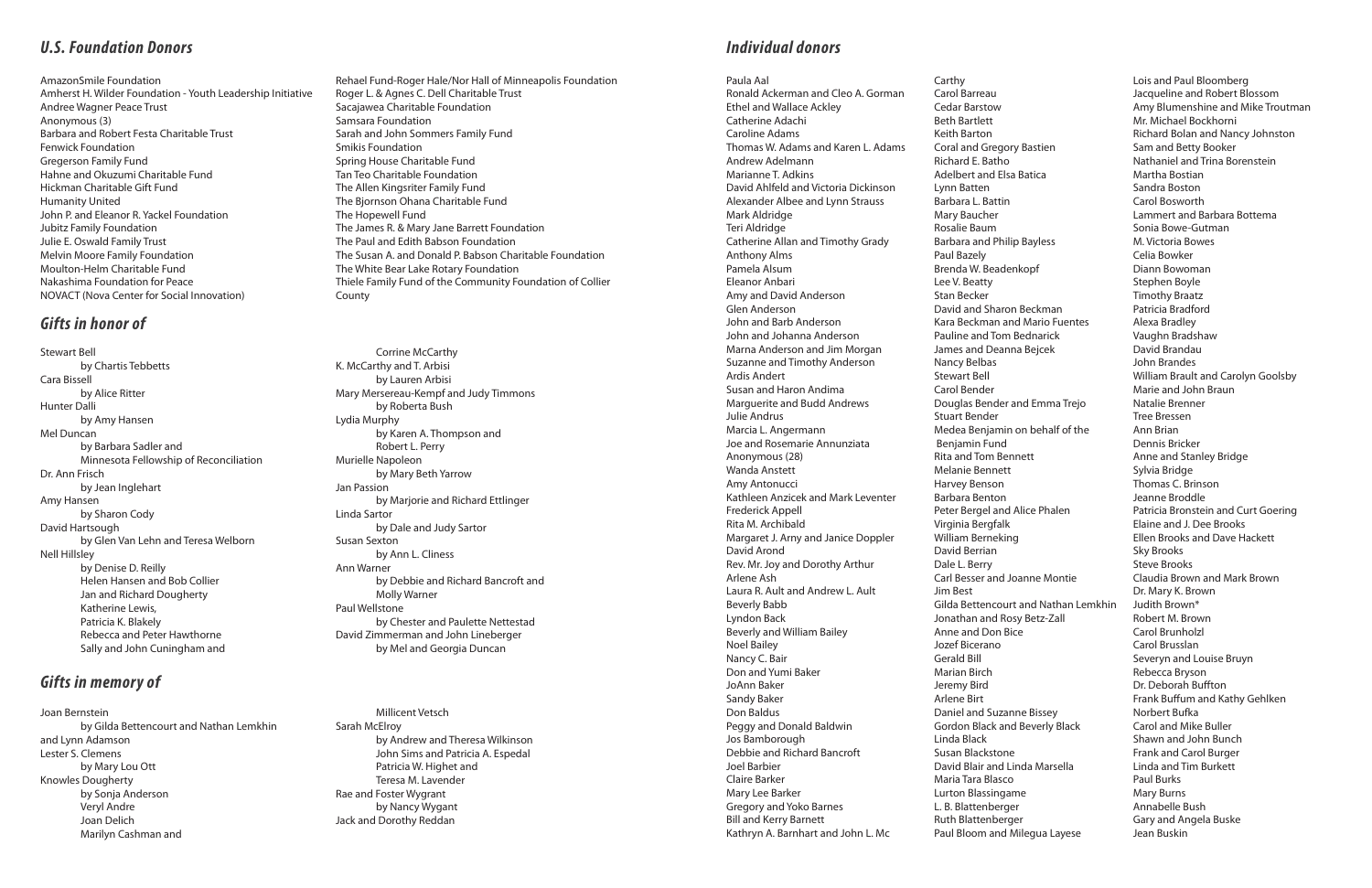Emelyn Buskirk Karrol Butler Ann Butzler Steve and Kathleen Callaghan Frances Callahan Margaret and David Camp Bernadette Cancelliere Marlene and Cass Candell Hal and Dottie Canfield Jean Carley Mark Carlton Marsha Carlton Robert and Lucile Carman Harriet Carmona Paul and Bridget Carns Ruth and Alan Carp Candis Carpenter Jean Carr Sheva Carr and Dr. Robert Browning Dianne Carroll Marka Carson Darlene and Walter Carter Larry Carter and Jeanne Ferrante Arthur Casey Elizabeth A. H. Castiglione and Thomas Hoopes Dave Cattell and Leslie Homer Cattell Barbara and Liebe Cavalieri Peg Champney Louisa Chan Boegli Wendy Chapkis and Gabriel Demaine Elizabeth C. Choate Matthew Chrastek Dione Christensen Clyde and Judith Christofferson Bill and Barbara Christwitz Tim Church Kathryn Cima Lorraine B. Claggett Elizabeth Claggett-Borne and Jonathan Vogel-Borne Daniel and Jean Clark Karen and Norbert Clark Patricia Clarke and Joel Schwartz Barbara Clawson Christine and Steve Clemens Susan and Richard Clemmer Patricia and Peter Close Judith Coates Sharon Cody Bruce Cohen Lisa Cohen Ed Cohle Robert Coleman Brenda Collier Cheri Collins Smith Sandra Collinson and Peter Sinclair Cathy Comstock Roger Conant Ruth M. Connolly

Randy and Kathryn Converse Peter Cook Robyn Cook Patricia Coon Lara Coppock Rae B. Cornelius Michael and Gunthild Ute Corrie Jeanne Corwin Ann and Dodd Cosgrove Pamela Costain and Lawrence Weiss Simonetta Costanzo Pittaluga Jay & Page Cowles Rebecca and Scott Cramer Elbert P. Crary Deirdre Crean Elizabeth Crites and Joseph Moran Elizabeth and Dan Crofts Brian Cronwall Joseph and Carol Crowe Mervyn and Joy Curran Cedric Currin Cynthia Cycon Howard Czoschke Katherine Da Silva Jain Douglas and Gisela Daetz Leanne and Scott Dahlin James and Barbara Dale Anthony D'Angelo Marianne D'Angelo Jim Danielson Terry Danner Margaret Darger and M.D. Spenard Michael and Michele Darger John and Elizabeth Darr Susan Davies and Richard W. Talkov Ernie J. Davis Sally Davis and Steven C. Birdlebough Joseph de Rivera Dorothea De Zafra Atwell Jo-Anne Degabriele\* Kathleen Dehmer Dr. John Delaney and Mary (Pudie) Delaney Marlene DeNardo Marie Dennis Erik M. Denzer and Hannah Field Judy Depenau Helen and Raj Desai Donna Detweiler David Deutscher Robert Devereaux Angela Dickey and Kit Norland Sarah Dietrich Arvid D. Dixen Roscius Doan and Virginia Warfield Robert and Olena Dockhorn Jeannie M. Doe Kathleen M. Doherty Katherine Dollard Maureen and Norm Donker

Julie Dorcey Mary Dorr C. Peter Dougherty Knowles Dougherty\* Mrs. Melanie Douglas Cyndi Douglass Anita Doyle Valentine Doyle Bill Drake Martha and M Corwin Drake Edwin C. Dreby and Margaret A. Mansfield Frances Dreisbach Connie Drysdale Martha DuBarry Michael and Mary Duffey Kingston Duffie and Elizabeth Schwerer Dr. Thomas Duke and Jean Hammink Mel and Georgia Duncan Linda and Michael Dunn Mary Dunn Amy and James Dwyer Judy A. Dwyer Anne Dzamba Ashley F. Dziuk and Trevor Kupfer Lois and Michael Eaton Michelle Eberhard Lois Eberle Virgina Ecker Eunice Eckerly Nina Edgerton Robert F. Edgerton and Elizabeth Lowe **Edgerton** Dale and Alice Edmondson Martin Edwards Eric M. Efron Lance Egley Geri Eikaas David and Laura Eisen Trine Eklund Jennifer Elam Anton and Eleanor Elbers Nancy Ellingham Joan and Dave Ellison Cynthia Embree-Lavoie John and Diane Engelhardt Mary and Christian Engen Anne and Kenneth Englert Arline and Joel Epstein Lowell Erdahl Richard A. Erickson Daniel and Karen Erlander Joanne Erskine John Etter Linda Ewald Steve Fabick John Farfield David Falls Lucille Fandel and Wynne Busby Charlotte Fardelmann Jack and Ann Fecht

Dean Feinman Hayyim Feldman Michael Ferber William Ferris Barbara and Poa Andrew Fettig Sandy D. Field Michael and Joyce Finch Doug and Ruthena Fink Kathleen Finkler Nancy and Robert First Heather Fisher Ken Fisher and Priscilla Tait Dorothy Flanagan Maureen Flannery Peter Fleck and Mary Weber Bernard and Diana Fletcher Barbara Flynn Dorothy Follette Diane E. Follmer Ken and Barbara Ford Diana and Bob Forman Lisa-Jean Forslund Barbara Forster and Larry Hendrickson Elizabeth and Lawrence Forte Henry D. Foster Richard and Katharine Fournier Rosemary and Arthur Froehle Nina Frurip Richard Fuller and Elizabeth Raasch-Gilman Kathleen and Carmen Guinta Jane Galbraith Tom Gale\* Kathleen and Dennis Gandy Kristin and Jeffrey Gandy Linda and Juan Garces Penelope Gardner Kate and Michael Gardos Reid Fleta and Marcel Garsaud James Gartner Christine and Jay Gaunt Mae Gautier John Geddie Hugh and Deborah Gelch Marcia Gentry Jeannette F. George Elizabeth Gerlach Anne Gero-Stillwell and William Stillwell Susan and David Gessford Donald Gianniny and Christina Clamp Mary E. Gibson Mark M Giese Mary Ann B. Gilbert Mary R. Gillespie Rhoda Gilman\* Peggy Gilstad Margaret A. Gish Diana Glasgow Joseph Goenaga Frank and Katherine Goetz John Goggin and Julie Weighter Linda Goldenberg

Connie Goldman

Jay Goldspinner and Joan Wattles Susan Gonzalez Blakely Gooch Jay and Marilyn Good Gretchen Goodman Walt Gordon Maria Gorettii Beckman Charlotte and Charles Gosselink Pat Goudvis Lucy and Richard Gould James J. Graeve and Mary A. Graeve Ron and Barbara Graham Kimberly Grebert and Inger Riley Barbara and Harold Greenhut Karen Greer Simon Gretton Eileen Grew and Sara Heil Cynthia Grguric Richard S. Grier-Reynolds Joseph Griffin Susan and Charles Grigg Seymour Gross Sharon Gross Mary Grundman Douglas and Helen Grundman Rev Chester Guinn Claire Guinta Jane F. Guise Donna Gustafson Anna Gyorgy Grace Gyori Eleanor Haase Dwight Haberman and Debra Ricci Marjorie A. Haddad Anne Haines Pamela A. Haines and Charles K. Esser Ann and Noor Hallan Lakhdhir Mary E. Halvorsen Frances Hamburg Mary Hammann Steve Handen Amy and Michael Hansen Annette Hansen David L and Alison Hanson Ann Hardt Patricia M. Hardy Rick Harlan and Ruby Phillips David and Susanna Harper William and Barbara Harris James Hart and Maureen Reed David and Jan Hartsough Nevin and Marialice Harwood Tim Haskamp Tom Hastings Dorothy Hatch Jill Haver-Crissman and James W. Crissman Bruce and Ruth Hawkins

Patricia Helin Louis Hellwig Jan Herzog Ralph Hillman Curt Hillstrom Brent Horst Kathy Howell Jane Hoyt

Neil and Annmarie Hawkins Debra and Michael Hayes Rosemary Hayes Rick M. Hayman Margaret Haynes Richard and Evelyn Headen Cheryl Thomas and Roger Heegaard Clarissa and Paul Heil Archer Heinzen and Jim Heinzen Douglas Helfrich and Judith S. Rae Helene Hembreiker Nancy Pelota and Dr. Stephen Henke Anne Henry and Jerod Peterson David and Sheila Herbst Victoria Herring Lorraine B. Hertz James and Sieglinde Hess Kathleen Hester Elaine Hickman Patricia Higgins Anne and John Hill Nell Hillsley and Van Lawrence Adrienne Hirt and Jeffrey Rodman Beverly Hlavac Barbara Hoffman Gail L. Hoffman Judith Hoffman Clair and Virginia Hoifjeld David Hoiland and Rhonda Kuehl Martha Holden Jennifer Hollingshead Cheron and Howard Holman Jeanie and Dennis Holt Michael Horowitz Robert Horwitz Curt Hostetter Kenneth and Anna Hougland Kathryn Houston Celeste Howard Jenny and Gregory Huang-Dale Amy Hubbard and Geoffrey Kehoe Harriette A. Hubbard Francis and Evelyn Hudson Martha Hunkins Willard Hunter Christine Hushbeck Esther Huston Laura Hutton Jeanne\* and John Hynes Tricia Idrobo Steve Iliff Deane and Sandy Irving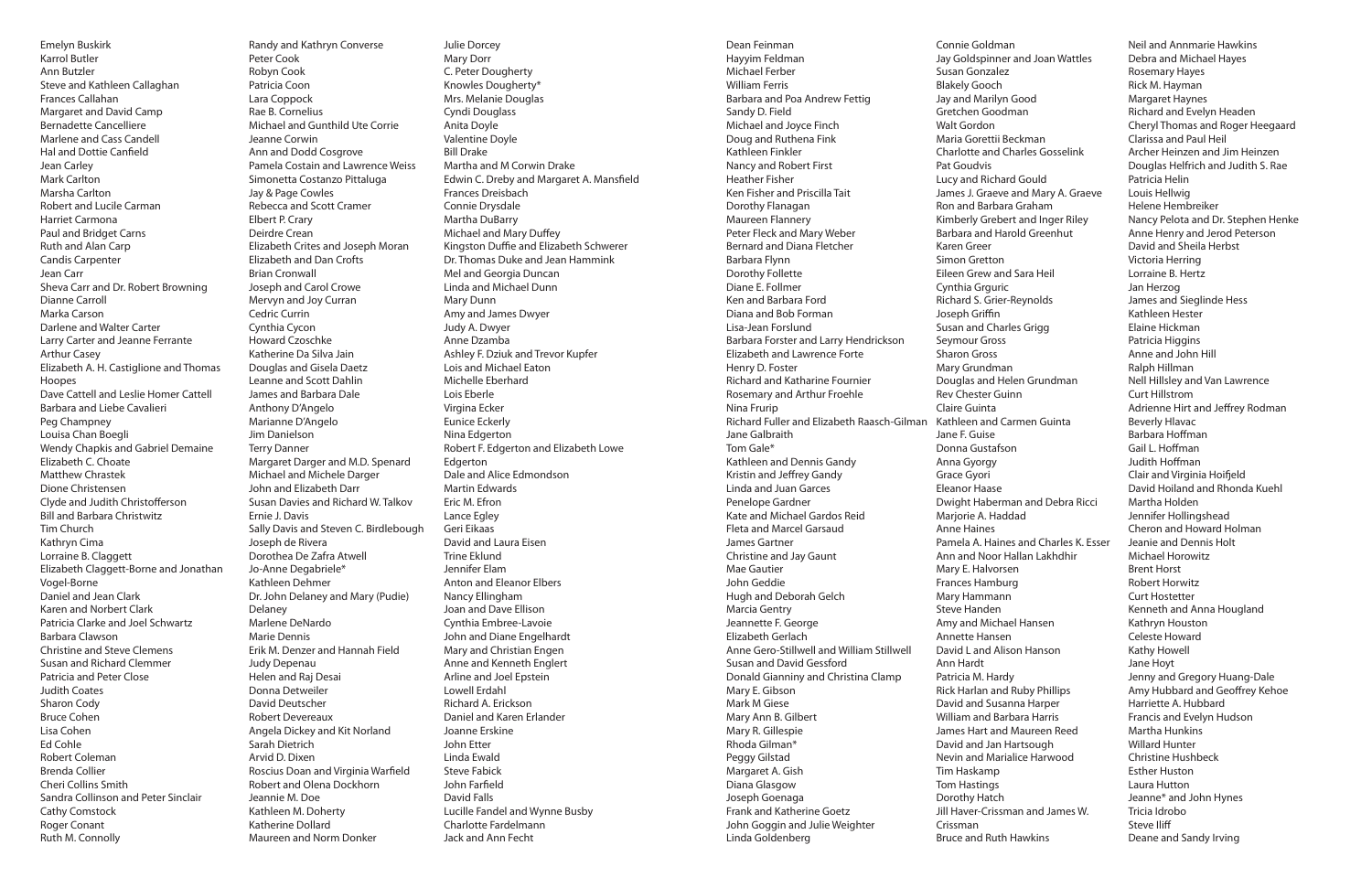Rossitza Ivanova Janet Jacobs Stanley and Janet Jacobson John and Christine Jaglo Frank and Barbara Janisch Rita Janksowki-Bradley and Clifford Bradley Sarah Jansen Sharada Jayagopal Susu Jeffrey Brian P. Johnson Charles Johnson Daniel and Maria Johnson Jeff Johnson Joan Johnson Lynn Johnson Mary Johnson Orville and Kathy Johnson Rodney Johnson and Kathleen Hollander Rosemary Johnson Betty and S. Preston Jones Kathleen Jones Al and Nancy Jubitz Karen Juckett Laura and Robert Kadwell Phyllis Kahn Mark and Susan Kaiser Liah Kandy Mukesh Kapila Sam and Sylvia Kaplan Sudarshan Kapoor, Ph.D. and Veena Kapoor Dean Katahira Ellen and Marc Kaufmann Randi and Tsuneharu Kawakita Norm Keegel Chris and Margaret Keij Bobbi and Edwin Kendig Carole and Clarence Kent Jan Keny and Wes Sturgis Sat Pritam and Owen Khalsa-Landis Amy Kietzman and David Nicklin Gary King Kasey King Kenneth King John Klein and Maria Pastoor Wallace Klein Denise Knapp Lisa Knazan and Dennis Levendowski The Saraswatians John Knoff and Eva Sullivan-Knoff Andrea Knox Peter Kohnke Meryle A. Korn Roy Korn Jack Kornfield Lisa Kosiewicz Doran Anita Kovic Kelly Kraemer Kathryn and Elbert Kram Katy Kram Georganne D. Kramer

Loren Kramer Hilary Krivchenia Anthony Kroll Judith Krusell and David A. Landy Mark and Dale Lacroix Corinn Lafave-Denay S. C. Lahoz Markku Laimio Cathy and Jerry Lakoff Michael Lander Jennifer and Ezra Landis Karen K. Lang Krause Kim Lapakko Jasper F. Lapienski Julie Larson Susan and Donald Larson Donald and Marion Lathrop Margery Lauber J. Kathleen Laurila Catherine Lawrence Gabrielle Lawrence and Don Postema Lynn Lazar Susan Leaver Andrea LeBlanc Allen R. LeCours Gerry G Lee Steve and Mindy Lee Sue Lee Mossman Eileen and Paul LeFort Dawn Lehman Sally and Richard Leighninger Barbara Leighton Carl Lekan Duane Lengsfeld Adele Lennig and Christopher Sullivan David and Leslie Leonard Betsy and Gail Leondar-Wright Linda LeShanna Janet Leslie and James Anderson Janet Leslie on behalf of Bob and Janet Leslie Foundation Joanne Leussing Choguaj-Leveille Family Robert E. Levering Ruth Levine Acey Stewart and Jeff Levy Anne Lewis Claire B. Lewis and John C. Schroeder Yehudit Lieberman Richard and Carolyn Lief Mary L. and Alfred J. Liepold Judith Lies Perrin B. Lilly Kathleen and Lin Linabery Ilona Lind Jennifer and Mark Lindberg Jonathan K. Lindfors and Kathleen Bryant Chris and Jean McCandless Mark Lipman and Helen Cohen Robbie Lipsman and Eric Wright Kathleen List

Suzanne Llewellyn Robin Lloyd Carol and Hal Locker Larry Long Thomas Long Margaret Lorenz Susan L. Loucks Joanne Lound Libby and David Lubin Larry Luck Kim Lund Kristen and Kristofer Lund Frank Lundin Richard Lunt and Carmel Merrill William Lurton Michael Lustick and Barbara Rickler James Lynch Eugene G. Lyons Randall Lyons Carolyn McDonnell Jeff Macdonagh Madelyn MacKay Renny Mackay Donald and Nancy Maclay Mary Maclay Rose and Ralph Madsen Linda Maggs John J. Magruder Arden Mahlberg Francis and Edward Maloney David Mann Lorna Maren Genjo Marinello Carrie Marker Lois Markham Robert Marr Dolly Marshall Alden and Marie Martin Andrew Martin Bill and Bea Martin Sarah Martin Stephen Martorano John and Connie Marty Emily B. Mason and Matthew R. Odman Ken and Carol Masters William and Judy Matchett Virgil G. Mathiowetz Andrew and Ellen Matragrano Paul Matzner Terry Lee Maul Joyce and Dan Maxwell Dominique Mazeaud John Mazzola Marcie Mc Intire Lois and Ward McAfee Dorothy McCagg and Carl A. Querforth Don McClain Lynne and George McClure Susan and Donald McCollister

Gin Mccollum Fred and Jacki McCormack Carolyn McCoy and Bill Sanderson Joan and Patrick McCoy Sr. Brigid McDonald Judith McDowell Jean McElhaney Richard and Joyce McFarland Elisabeth Mcglynn Delia McGrath Tom and Susan McGuire John S McKelvey Andrew J. McKenna Jeanne and Jeff McLean Louise and Brian McLeod Gwen and Andy McMahon Phil McManus and Betsy Fairbanks Alice McMechen Kathleen McMullen Douglas McNeill Helen and Timothy McNulty Mary Jo Meadow Marie and Joseph Medvec Margaret J. Meehan Gretchen Mehmel and Jeff Burchem Jason Meier Douglas Meisner Karen Melander-Magoon Sherry Melchiorre Nick and Mary Mele Karl Meller Abel and Sherry Mendoza James and Joann Mentele Guy and Kathryn Mercer Margaret Merkow Samuel Merrill Mary Mersereau-Kempf Jan Mershon and Bill Mershon John Metallides John and Yoshie Metcalf Sylvia Metzler Robert Meurer Carolyn and Erik Meyer Cheryl M. Meyer Paul Michabofsky Betty and Peter Michelozzi Gaia Mika Samantha Mikesell Arthur Milholland and Luann Mostello Carol Miller Isabel Miller Lynn Miller Martin Gross and Claudia Miller Suzanne Miller Kathleen Milligan Gail Milliken Judith Milmer David and Karen Minge Sharon Minsuk Stefani Mistretta

Catherine T. Mitzel Kirsten Moller Christopher Monroe Daniella Montemarano Alison and Daniel Montgomery Helga Moor Anne Moore Patricia Moore Melvin and Ellen Moore Michael Moran Pam Moreno James and Alice Morgan Jonathan and Martha Morgan Nancy Morin Mary Mork Lydia Morley Luis Morones David and Sue Morris Mary Morrison Claire and Lawrence Morse Carolyn Morton Daniel Moses Carol and Nelson Mosher Sally Moss Sidney and Miriam Moss Sue Lee Mossman Kathryn Mott Sharon Moulton Jeanne Mugge Judith Mullins Kathleen C. Murphy Lydia Murphy Molly Murphy Sara Mushlitz James and Suzannah Muspratt Craig Myers Linda Myers Maizy Myers Roseann and William Myers Don and Nancy Nagler Michael Nagler Nuss-Warren Mira Nakashima Yarnell Sayrah Namaste Unny Nambudiripad Ardella Nathanael Jack and Kate Neis Joy and Randy Nelson Marjorie Nelson Sara and Jack Nelson-Pallmeyer Chet and Paulette Nettestad Jean Nicholson

Jeanne and Joe Mitcho Paul Monsky and Beverly Woodward Marcia Morgan and John Braxton Robert Mortenson and Sharon Mortenson Melissa Onyango-Robshaw Christopher Nakamura and Sarah Kenley Neufeld and Leslie J. Davis Janet Neva Moles and Oliver Moles Samuel Nickels and Cynthia Hunter Paul and Linda Niebanck Kate and Stuart Nielsen Els Nijland Peter Nimkoff Patrick and Camille Nitschky John and Susan Norton Mary Novak Barbara Novelli Derek Oakley Bibiana Obler Fran O'Connor Susan Oddsen Mr. Bernard Offen Jonathan Ogle Jesse S. Okie and Mary L. Harrington Rodney Olsen Fred Olson and Elizabeth C. Brackett Gilbert Olson Mary E. Olson Lisbeth Olton Leon and Elaine Oman Professor Irfan A. Omar Carol K. O'Neill Ernst Oppermann Gwynne Ormsby Edward Ornelas Alison Orr-Andrawes and Fikry Andrawes Suzanne Osborne Don and Florence Ostrom Hilvie Ostrow Mark and Ann Oswood Danielle O'Terry Mary Lou Ott Michael and Joanne Ott Dakota and Ann Otto Cassilly Augie and Trena Pacetti David and Karen Pack Bernadette and Jack Page Joseph and Mary Palen Clarkson T. Palmer and Andrea Wilcox Palmer Irene Palmer and Robert Rosenthal Don Palmgren Joseph and Joan Panaro Roger and Sarah Pancost Senator Sandra Pappas and Neal Gosman Deborah and Raymond Park Mary L. Parker Gerald R. Pascal Robert and Carol Passmore Mary and Mickey Patterson Helen Paul James and Susanne Paul Robert Paulson Marina Pavluk Thomas Paxson Susan Peacock and Stephen Robertson Elisa D. Pearmain Julian Pearson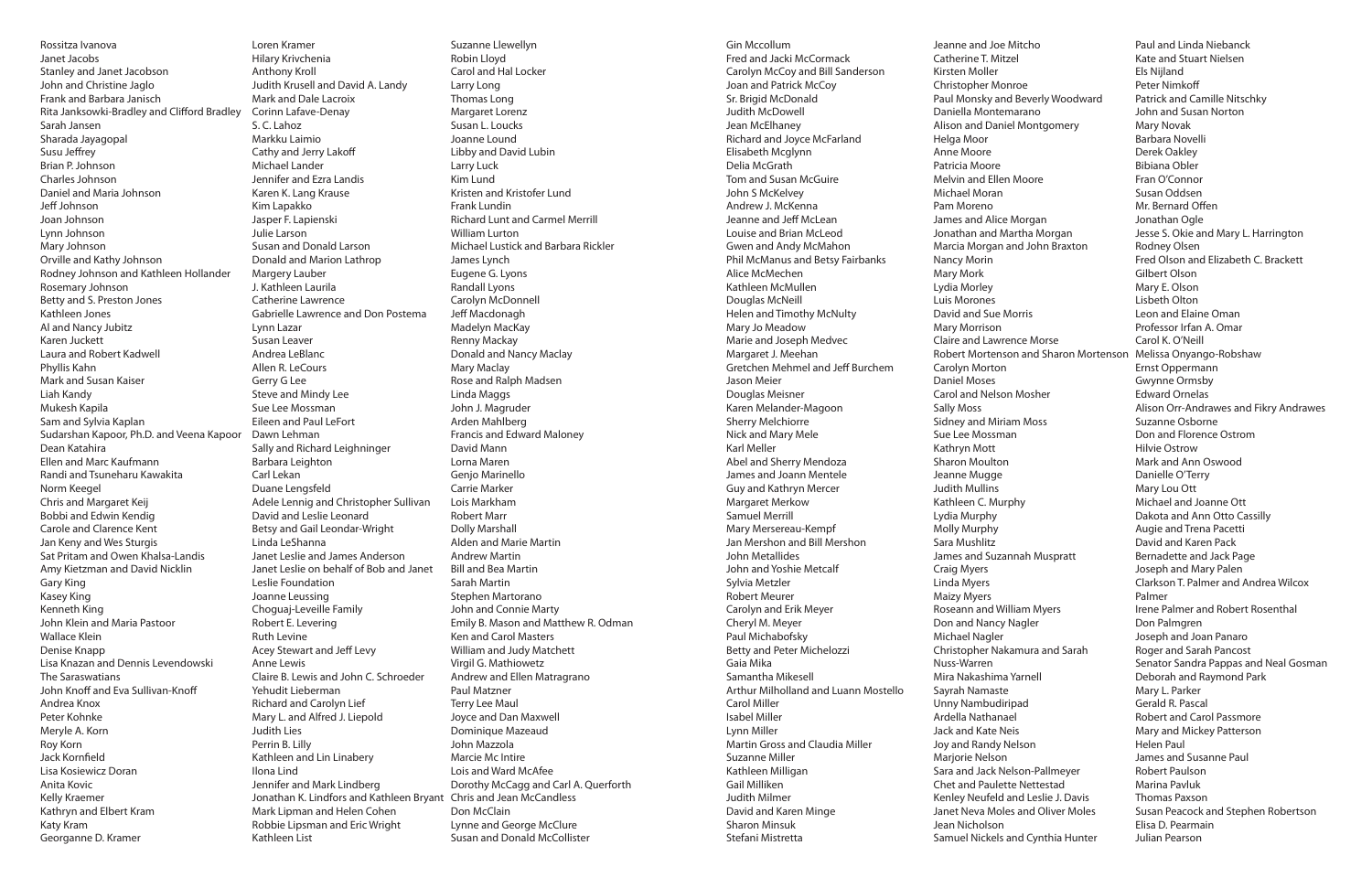Nancy Pearson Charles E. Peck Theodore A. Peck III James Pennino Robert J. and Laura J. Pepper Nancy Pereira Jose Peris Elizabeth Pernotto and Robert Marshall Patricia and James Perry Lorin and Lacksana Peters Carole and Robert Peterson Joan Peterson Marlene Peterson Nancy Peterson Katrina Pflaumer John and Mary Phillips Marjorie Phillips John and Theresa Pick Annette and Robert Pierce John Pikala Maureen and Larry Pillepich Charlie Pillsbury and Allie Perry Anne Pincus Michael and Joan Pine Nancy and Jerome Pine Ruth and Michael Podolin Vicki Poier Jody and Stephen Poling Shirley Poliquin Judith Pomeroy Wieslaw and Irena Porebski Patricia A. Post Leila D. J. Poullada Judi Poulson Jane Powers and Michael Green Janet Powers June M. Prange Dr. Richard S. Pressman Charles W. Prewitt Ann and Robert Pries Marjory and Donald Priest Debra Pullen Christina Purdy Lucy and Chad Quaintance Susan N. Quinlan and Jim Best Bruce W. Radtke Ashwini Ramaswamy Dr. Timothy Ramer and Martha Johnson Elena Ramirez Maria M. Ramos and Alexander E. Hayes Benton Randolph Lynn Rankin Eric Rardin Beverly Raway Ken Rawson Rev James Ray and Suzanne P. Anzellotti Bill Read Donald Reasoner Margaret A. Redmond and Steven Ring Walter and Sharon Reece

John and Carol Reeder Robert and Joan Reese George Reid\* Pat and Debby Reisinger Kathleen Remund Fred Renker Patricia Repinski Mr. and Mrs. Edmund Resor Paul G. Retter John Reuwer Katherine Rhoda Jeffrey Rholl and Alexandra Lape Philip and Charlene Rice Donald and Marily Richards Megan Richer Leonard Rico and Marilyn McLaughlin Jean and Thomas Riddering Kay Riley Matthew Riley Winston Riley III Christine Rintoul Julia Riseman and Nicholas Horton Burt Riskedahl Edward S. Rizzotto Brian and Barbara Robinson Diane Robinson Leah and Paul Robinson Marileta Robinson Nancy Robinson Phyllis Robinson Shelley and Michael Robshaw Margaret Rockwell Carol Rodgers Sharon Rodi William and Dinah Roe Peter Rogers Marylin C. Rohlfing Clare Ronzani and Bruce Lescher Bob Rose Zachary Rose Vicki and David Rosenthal Martha and Martin Roth Cydny Rothe Anne Roussier Edward and Janice Rowley Mark Ruddy Lisa Rudman Judith Rudolph Stephen and Sandra Rufer Martin Rumscheidt Phil Runkel Dr. Lauren Rusk and Eric Roberts Catherine Rusmore Lucymarie A. Ruth Alan Ruvelson Connie and Bruce Ryan Dr. Jennifer Rycenga Oliver Ryder Eric and Maryann Sabelman Barbara Sadler

Ron and Nancy Saeger Arthur Salatto Charles and Louise Saltzman William Samuel III Patricia Sandbakken Robert Sarly Judy Sarmiento Kent Saunders Judith Sausen Anne Scarff Virginia Schaaf and Daniel Lowenstein Alma K. Schaefer Patricia Schaffer and David Weissbrodt Jeanne and George Schaller Rosemary Schantz Sarah Scher and Alan McCann-Sayles Dianne Schevene Suzanne Schilling Erich Franz Schimps Jackie Schirn and Robert E. Drzymala Karen Schleske and Joseph C. Dickinson Rosemary Schmalz Maxine Schmidt Karl and Charlotte Schmiedeskamp Joseph and Marilyn Schmit James Schmitt Franz and Mary Schneider William Schnell Barbara Schroder Helen and Bob Schroeder Carolyn Schurr Marie H. Schutz John and Maryann Schwab Gwendolyn Schwabe Marian Schwaiger Jackie Sciarrillo Joseph Sciarrillo Janice Scofield Ryan and Katelynn Scott Judith D. Seaman Theodore and Jean Selby Mary Selman Marilyn Sequoia and Jeffery Laird Susan and Gary Sexton Gail Shackel Elizabeth Shackelford Ellie Shacter Paula Sharaga Celestine Armenta and Chip Sharpe Janet A. Shaw and Bob Shaw Katherine Shaw Lawrence Shea Tom and Darylene Shea Christine Sheff Christine Sheller Kara W. Sherer Karen and Larry Sherwood Elizabeth Shippee Daniel and Joanne Shively Lynn Shoemaker

Thomas and Susan Shostak Ellen Showell The Estate of William L. Shuman\* Kathleen and Jonathan Siddall June Sidman Valerie Silver Holly Silverthorne Dr. Sandra Simmons Madeline Simon Carole Simpson Phyllis and Robert Skinner Richard and Nancy Skochdopole Marilyn Slater Rick and Sharon Slettehaugh James and Judith Sloan James Small Concetta Smart David and Linda Smith Helga Smith Maureen Smith Nicholas Smith Steven and Patricia Smith Lee and Judith Smithey Mr. Michael J. Sodo Pat and Don Sodo Kenneth B. Solberg and Jacquelyn K. Wiersma Judy Solmonson Louise Solomon Ann Somers Meredith Sommers and John Dregni Sally and Daniel Sommers Sandra Sorensen Brophy Raymond and Heidi Souza Margaret N. Spallone Iris Spellings Eleanor and Hans Spiegel Liesl Spitz Stephen and Carolyn Spitz Rose M. Springer Mae Stadler Braeden Stamas Joe Stanley and Lori Zook-Stanley Lynne Stanley Blanche Stark Ed Stazinski Brian Stefan-Szittai Mike and Linda Stein Karen Steinberg Ernie and Mary Stelzer Leslie J. Stern and John E. Stern J. Ross and Nancy Stevenson David Stewart and Elona Street-Stewart Mary and Raymond Stith Karen Stoddard Arthur Stoeberl Cynthia Stokes Gary Stoos and Pamela McAlister Amy Storbakken Jane Stowe

Faye and Sandor Straus Bertram Strieb Gabriella Stringer John and Nancy Strom Lucy Stroock Alan and Caroline Strout James and Kathleen Sullivan Lynn Sullivan Marcia Summers William and Heddie Sumner Don and Doris Sundell Karen Svien and Robert C. Lyman Maurine Swanson Leahe Swayze David Sweet and Elaine Kihara Alice Swift Nancy and Ron Tamarisk Tom and Megan Tarnow Margaret Tassi Ann Tattersall Jane H. Taylor Jerome Taylor Joe and Audrey Taylor Richard and Phyllis Taylor Diane Tessari Garry and Constance Thomas Gomer Thomas Joann Thomas and Douglas Nopar Stephanie Thomas Alice and Donald Thompson Dennis and Karen Thompson Polly Thomson and Peter Edmunds Eva Thomson Suzanne Thorp Jon Tiedeman Mike Tieleman Barbara and David Tilsen Jocelyn Tilsen and Jim Bour Judy Timmons Joan Tirak Dr. Mary M. Tjosvold Kenneth Tobacman and Mary Butler Thomas and Amelia Tolton Emily Tool Tiff and Frank Tool Kathleen Towle Duane O. and Theresa Rae Townley Frances and Michael Trevisan Mark Trotsyuk Donald and Jane Truhlar Marjorie R. Tuccillo Robert and Margaret Turner James Turnure Katherine Utter and Peter Anderson Pam Valois Richard and Marian Van Dellen Willem van den Berg Kees Van den Bosch Pim van den Bosch Mark and Bernice Van Dort Gretchen Van Gessel Derek Van Hoorn Stuart and Dorothy Van Scoyoc Richard and Elizabeth Vanden Heuvel Marjorie L. Vandervoort Candace C. Vanscoy David and Susan Vaughan Jean Vieten Timo Virtala Karen Viskochil Monique Voisin Joanne Von Blon Mary Ann and Samuel Wagner Mary Wagner Thor Wagstrom Martha and Martin Waibel Karol Walker Barbara and Don Wallace Rhoda Walter John and Carol Walz Helen Wang John and Elaine Warakomski Ann and Douglas Ward Susan and Robert Warde Mary and Robert Warne Ann Warner David Warner Jennifer and Dale Warner Eleanor Warnock Christine and Glenn Warren Dr. Fay Weber Catherine Webster Kathleen L. Wedemeyer A. DeWayne and Theo R. Wee Diana Wege Marge Weimer Richard Weis and Barbara Rogers Joel Weisberg and Janet Watchman Lynne Weiss and Robert Irwin Sally Weiss Ann M. Welch Kay S. Welsch and Susan K. Fahning Henry and Pat West Richard and Sandra Westby Donald and Maryjane Westra Ann Wettrich Dianne Weyers Gail Whitacre Dana White David White Marilyn White Victor White Richard Whitham and Carlie Numi Bridget A. Wickiser Joan and Saul Wider Barbra Wiener Wiersma Sisters / C.J. Wiersma Family Fund of the Minneapolis Foundation Gary Wiesendanger William Wiest